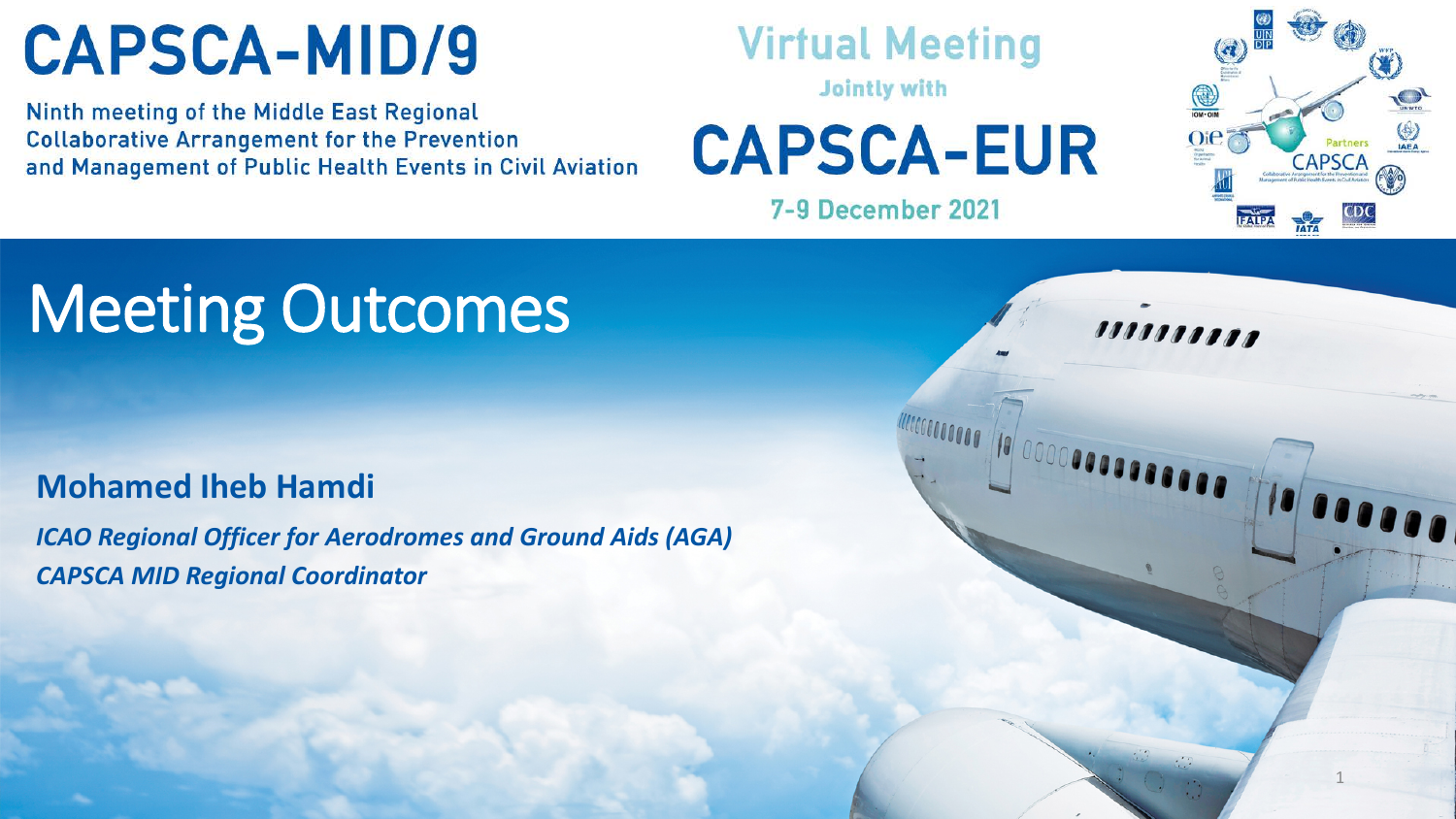Ninth meeting of the Middle East Regional **Collaborative Arrangement for the Prevention** and Management of Public Health Events in Civil Aviation **Virtual Meeting** 

**Jointly with** 

**CAPSCA-EUR** 

**7-9 December 2021** 



The meeting was attended by a total of one hundred and sixty (160) participants from

forty nine (49) States and twelve (12) International Organizations/Industries.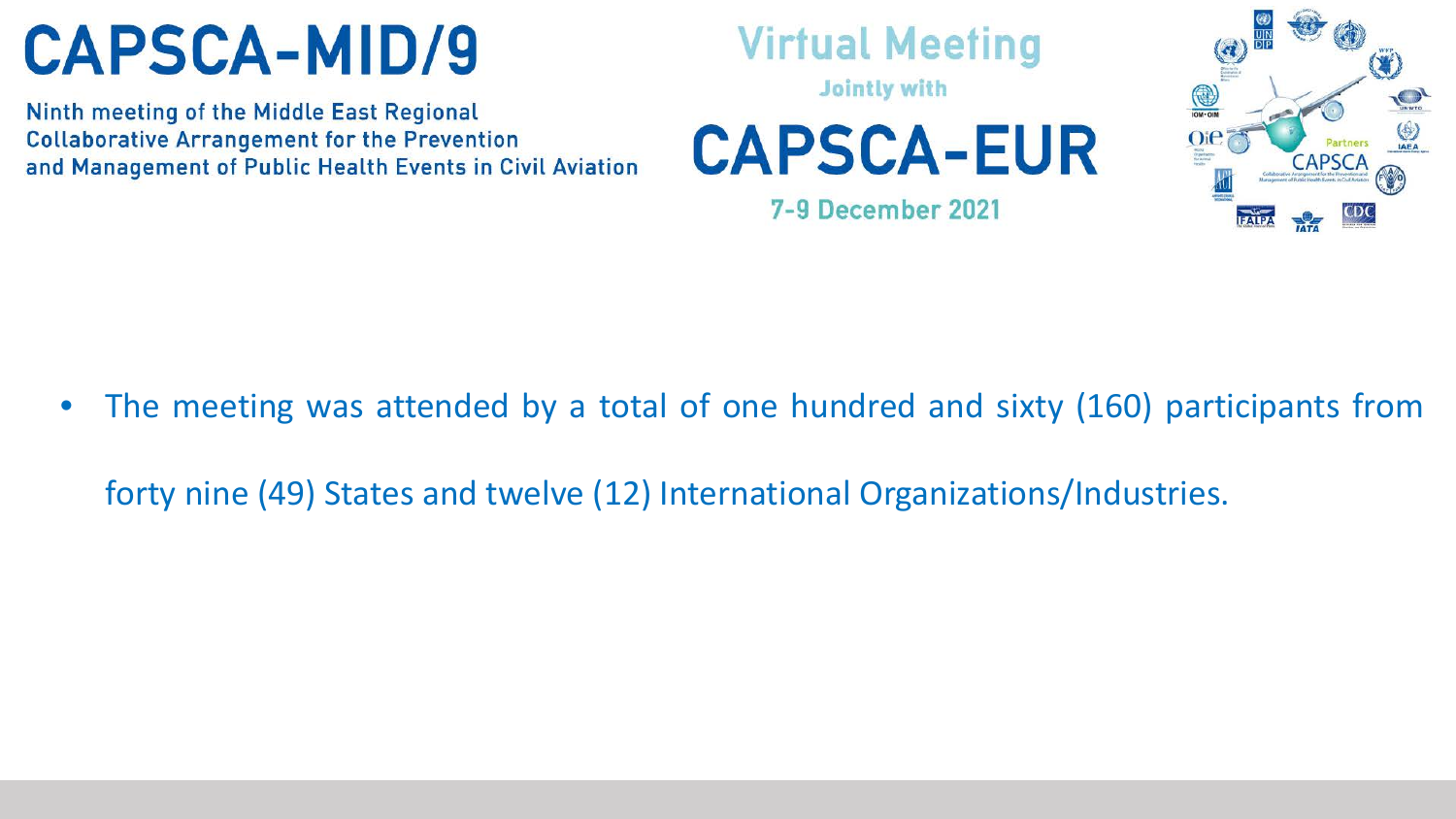Ninth meeting of the Middle East Regional **Collaborative Arrangement for the Prevention** and Management of Public Health Events in Civil Aviation **Virtual Meeting** 

**Jointly with** 

**CAPSCA-EUR** 

7-9 December 2021



#### **Agenda**

- Impact of COVID-19 on Aviation and State Recovery Plans;
- State Priorities and challenges to reach full recovery;
- What is next (Lessons learnt) to improve/enhance:
	- National Preparedness and Response Plans;
	- the Contribution of Aviation Partners and Integration of Public Health Measure in the States Aviation Systems;
- iPack on Public Health Corridor (PHC); and
- International Organizations and CAPSCA Global partners' updates on Public Health Management.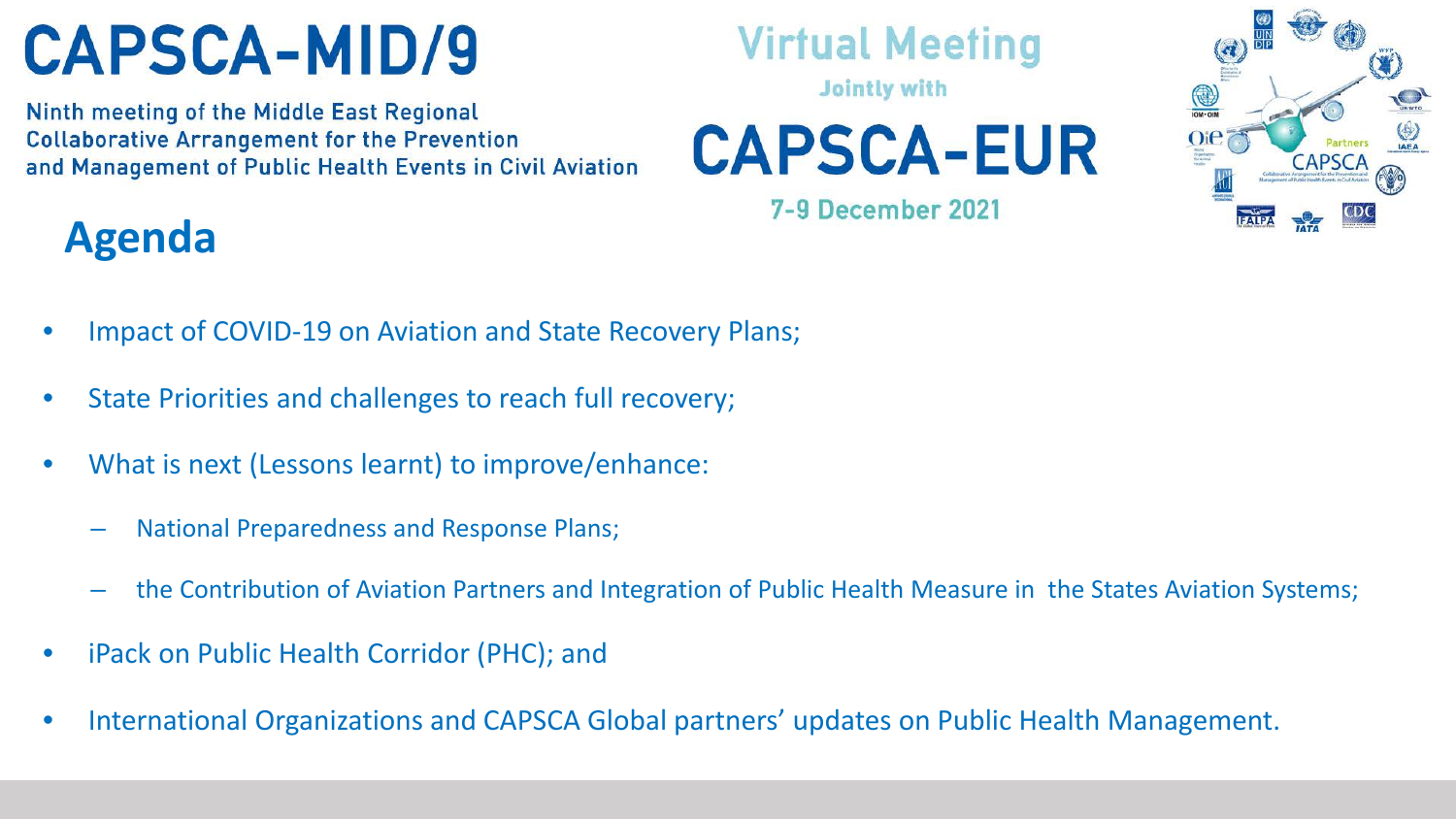Ninth meeting of the Middle East Regional **Collaborative Arrangement for the Prevention** and Management of Public Health Events in Civil Aviation

#### **Virtual Meeting**

**Jointly with** 

**CAPSCA-EUR** 

**7-9 December 2021** 



#### **Outcomes**

- Implementation of CART III / TOGD outcomes
- Response and Recovery Implementation Centre (CRRIC)
- CAPSCA Programme
- Risk Assessment Approach
- COVID-19 Testing
- Aviation and Disaster Risk Reduction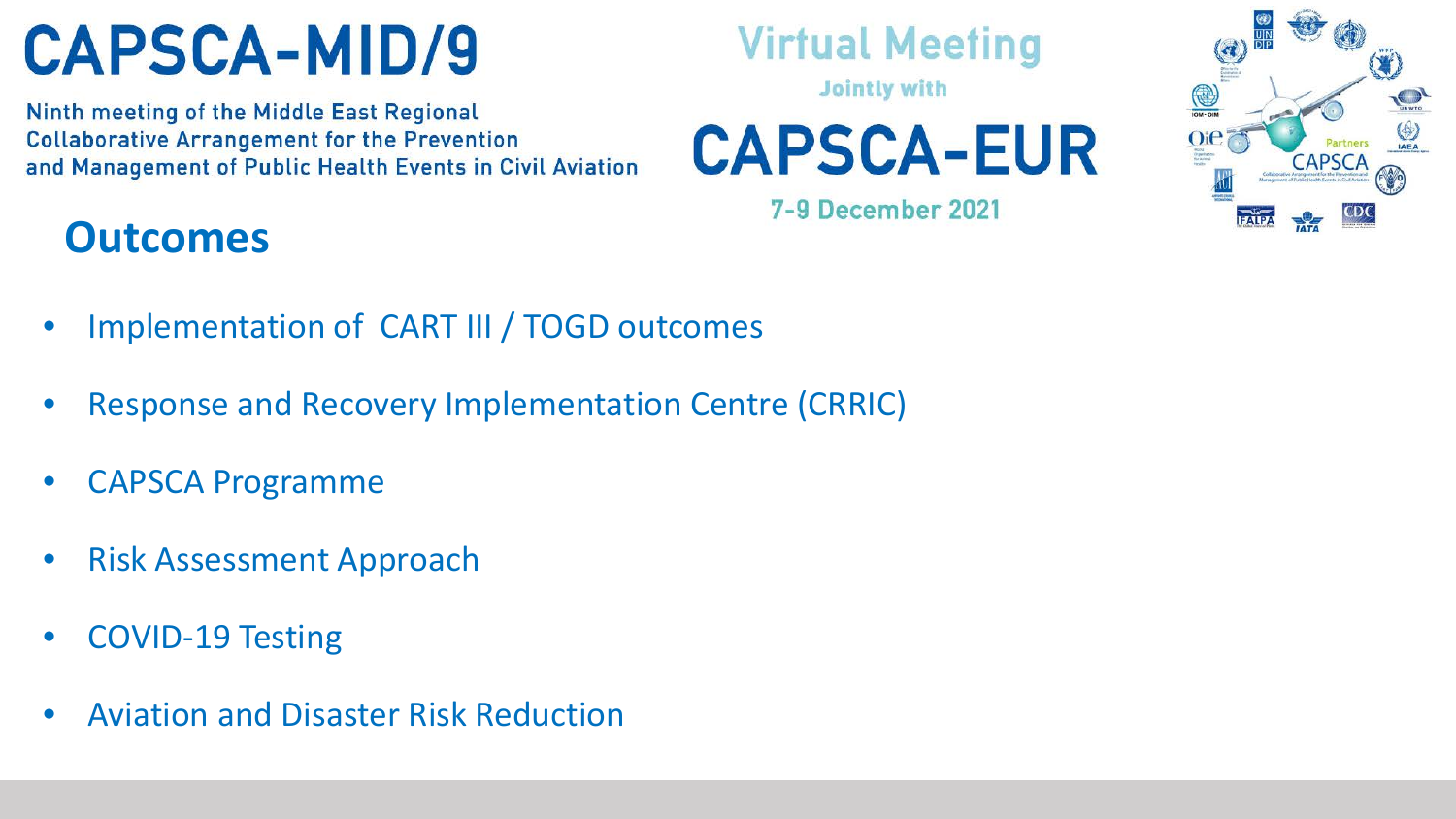Ninth meeting of the Middle East Regional **Collaborative Arrangement for the Prevention** and Management of Public Health Events in Civil Aviation

#### **Future Work Progroramme**

- CAPSCA Assistance visit in 2022 (to be envisaged)
- The meeting agreed on the organization of:
	- joint CAPSCA meetings with adjacent Regions as far as possible, and
	- a Workshop on Aviation Medicine (previously planned) back-to-back with the upcoming CAPSCA-MID/10 meeting.
- The meeting urged the 71 EUR/MID States to support CAPSCA strengthening in the coming A-41 through coordinated Working papers. The meeting encouraged the EUR states who are not yet CAPSCA members to be approached individually and requested to become members.



**Jointly with** 

**CAPSCA-EUR** 

**7-9 December 2021**